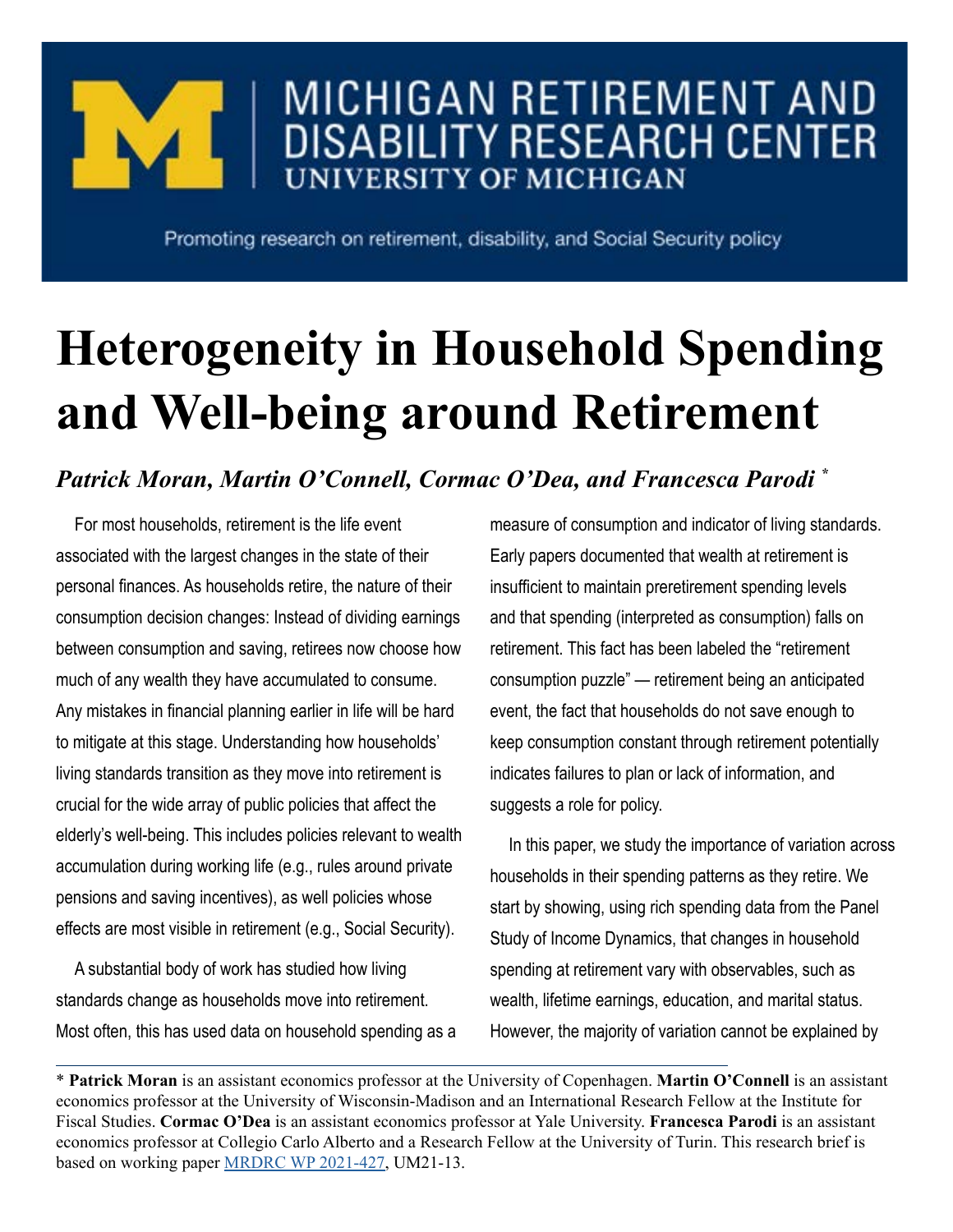observables alone: Variation across groups of households with different observables is relatively small compared to within-group variation.

Motivated by these facts, and using frontier methods, we allocate households into groups based on their nondurable spending changes on retirement. The benefit of this approach is that the groups are defined by within-household spending variation, rather than presumptions about which observables correlate with spending behavior.

There are three groups based on systematically different spending patterns around retirement. The first has stable spending during the transition to retirement, the second experiences a substantial increase in spending upon retirement, and the third has a sharp fall in spending. More than half of households fall into the first group, while roughly 20% to 25% of households fall into each of the remaining groups. We find that households with stable spending are better off, both in terms of permanent income and accumulated wealth, than households in the other two groups. We show that households experiencing jumps (increases or decreases) in spending around retirement are similar in socioeconomic status and permanent income, but households showing the positive jump accumulated more wealth during working life.

Numerous papers argue the changes in spending at retirement, as documented by the early literature, may not translate into changes in living standards. This may happen if:

- 1. lower measured spending on retirement does not reflect lower consumption, because retirees spend more time engaged in home production (e.g., cooking rather than eating out);
- 2. upon retirement, when leisure becomes more plentiful, people choose to engage in activities where the balance between time and spending is different (e.g., switching

from attending concerts to hiking); or

3. people cut-back on spending necessary for working (e.g., work clothes).

To understand what drives changes in nondurable spending for our three groups, we split the overall spending changes into the contribution made by different subcomponents. We also quantify how the share of nondurable spending each group allocates to different spending subcomponents changes at retirement. This enables us to provide evidence of whether spending changes are likely to translate into changes in living standards, and importantly, for this first time, document variation in these patterns not driven by observables.

We find that the group that increases spending on retirement decides to increase spending on all subcomponents, but they lower the share of their total spending on food and increase it for transportation, recreation, and trips. In contrast, the group that cuts spending at retirement, decides to cut spending across all the subcomponents, but they reduce the share of their budget spent on transportation and food away from the home, while increasing the share allocated to food at home and housing expenditures. We also present evidence that the group of households exhibiting a stable path of total spending through retirement have personality traits that lead them to be more effective at financial planning.

To interpret this evidence, we use an economic model that clarifies the underlying behaviors through which consumption spending may jump at retirement. For households with a large increase in total spending, we find that a relationship between how much to spend and how much leisure is available plays an important role in driving the observed spending increase. In contrast, for households that exhibit falls in total spending, our results suggest that reduced work-related expenses and additional